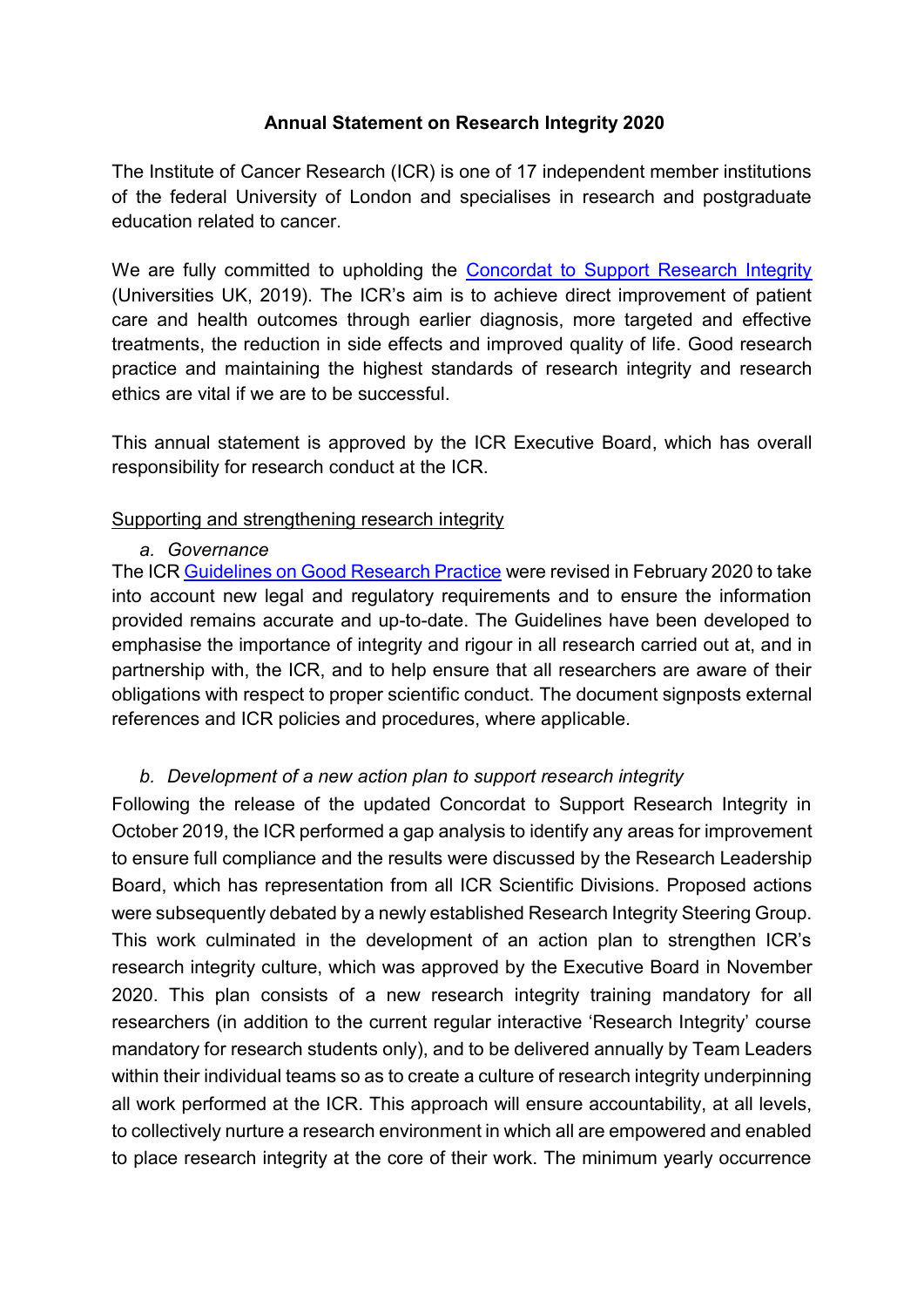will ensure that new team members are aware of the expectations and practices and will serve as refresher training for others. The Executive Board supported the development of an internal 'one-stop shop' online information resource signposting policies, guidance, training opportunities and external resources available under appropriate research integrity themes. The Executive Board has agreed to appoint Research Integrity Champions to oversee the implementation of the action plan, which will start in 2021.

### *c. Review of policies and procedures*

The ICR has a number of policies and procedures for supporting and promoting research integrity. All ICR policies and procedures undergo periodic review. In addition to the ones cited under other sections, the following relevant ICR policies and procedures were updated in 2020: the Security of Sensitive Information Policy; the Data Protection Checklist and Impact Assessment Policy; the Policies and Practices on Intellectual Property; the Costing and Pricing Policy; the Fraud Response Plan; the Standing Financial Instructions; the Health, Safety, Environmental & Quality (HSEQ) Audit Guidance; the Academic Consultancy Policy; the Freedom of Speech Policy; the Recruitment and Selection Policy.

### *d. Training on research integrity*

The ICR provides a regular face-to-face interactive training course: '*Research Integrity*'. Open to all staff and students, the session is promoted widely and is mandatory for research students. The ICR operate a rolling 'Start-Stop-Continue' system for its training provision, where tweaks or new suggestions during each session are recorded and acted upon. We also collect course feedback in a systematic manner and review it periodically to adapt courses. In February 2020, a process was implemented to keep track of the small continuous improvements implemented and to note how trainers are kept up-to-date. During the COVID-19 pandemic, the research integrity training was adapted to be run online and two out of the three 2020 research integrity courses were run virtually. The online courses had a higher attendance than previous face-to-face training with increased participation by postdoctoral training fellows and scientific officers.

Training available to all staff and students also includes sessions in areas relevant to Research Integrity such as: good research practice; research culture; academic writing, publication, authorship and Open Access; intellectual property; statistics and experimental design and analysis; research ethics and governance; data management; leadership and supervision; and training and mentorship.

# Ensuring that research is conducted according to appropriate ethical, legal and professional frameworks, obligations and standards.

*a. Research involving human subjects, samples or data*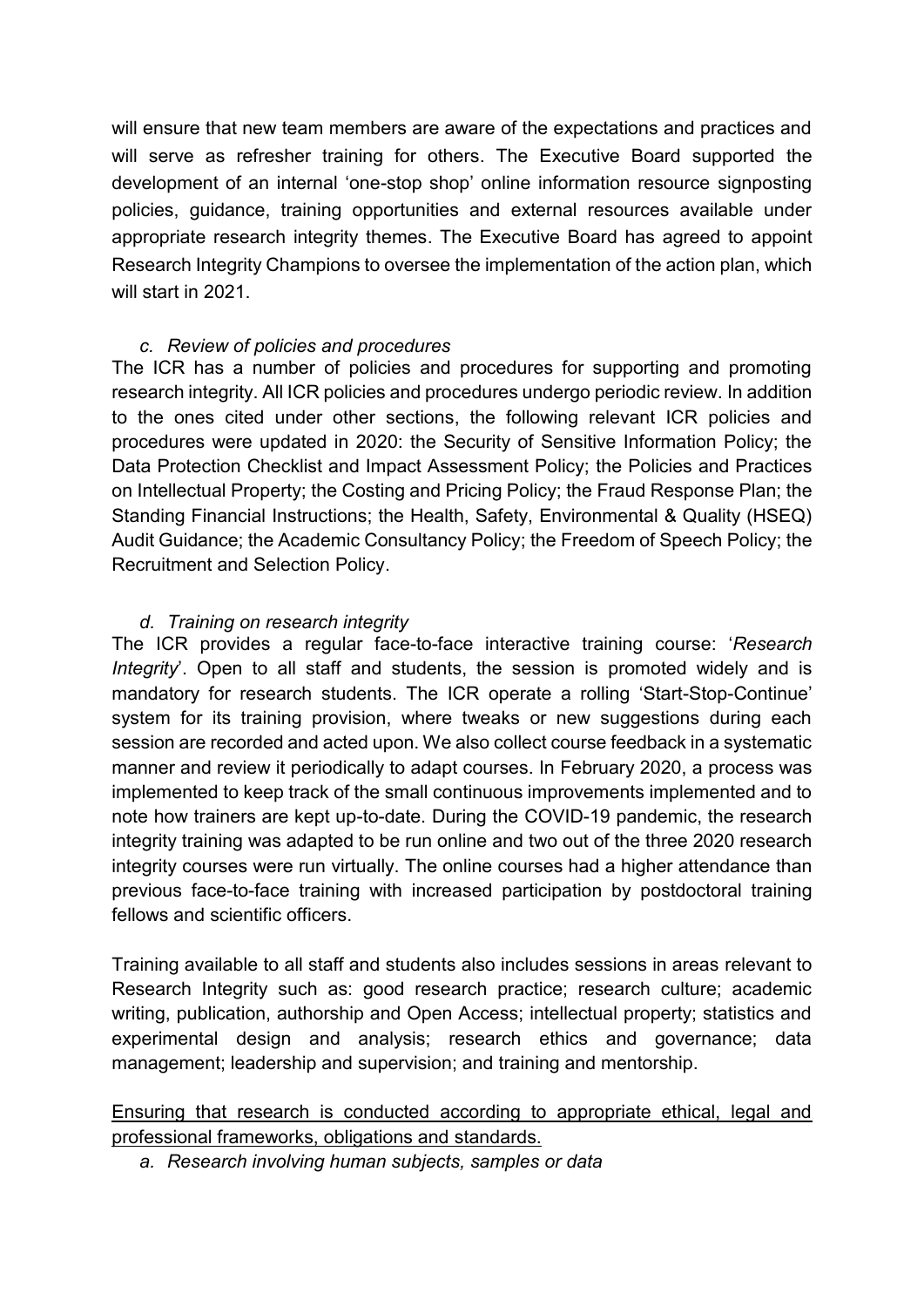The ICR and its hospital partner, The Royal Marsden (RM), are committed to ensuring that all clinical research conducted is of the highest scientific and ethical standards, and satisfies all regulatory requirements. In 2020, the ICR appointed a Quality Control Officer with the responsibility to provide proactive support and specialist advice to ensure quality control procedures are in place in research laboratories to meet new Medicines and Healthcare Products Regulatory Agency (MHRA) and other governance and regulatory requirements, as appropriate. During the COVID-19 pandemic, the ICR established an interim Clinical Research Group to provide advice on potential clinical research issues arising from the unprecedented situation. The key actions taken include: a survey of ICR-sponsored studies in relation to clinical trial patient recruitment and management and sample management during the pandemic; a risk assessment of each trial managed by the ICR Trials Units; a survey of ICR laboratories to understand any critical clinical trial patient sample analysis which was required to be completed on site and a process for review and approval of this work; a process for the identification and preservation of irreplaceable samples in case of disruption to the liquid nitrogen supply; and assessment of the capacity and prioritisation for the trial restart activity following the NIHR Framework for restarting research. The ICR also updated its NHS Spine Access Policy.

The storage, use and disposal of human tissue for research are regulated under the Human Tissue Act (HTA) 2004. The ICR and the Royal Marsden have a joint policy for the removal, storage, use and disposal of human tissue for research, which was updated in 2020. The ICR and the RM use FreezerPro as the centralised database for sample and tissue information management. In 2020, the ICR reviewed the security of FreezerPro and approved a recommendation to revise the allowed patient identifiers. This has helped to minimise the risk associated with sample mislabelling and to ensure the integrity of the management process for samples. In collaboration with the RM, the ICR have been working on the Generic Biobank Data Visualisation Project, the aim of which is to create a data warehouse which will eventually allow ICR and RM users to aggregate and visualise information relating to biobank samples. The data for the warehouse is provided by FreezerPro and this highlights a strength of having a centralised samples management system. In this challenging year during which many staff have had to work from home, the FreezePro team have supported users by producing a number of online video tutorials and by setting up a virtual user group chatroom on Slack.

In September 2020, the ICR hosted an Information Governance Awareness month through webinars, posts and articles to remind staff and students of their responsibilities when working with ICR data and information. The topics covered include: a refresher on the General Data Protection Regulation (GDPR) requirements; a session on what information security incidents are and what to do if they occur; how to safely and legally share data; and advice for working from home. During the COVID-19 pandemic, the ICR also issued specific guidance for taking data offsite. The ICR reviewed and updated the GDPR notices in the patient information sheet, and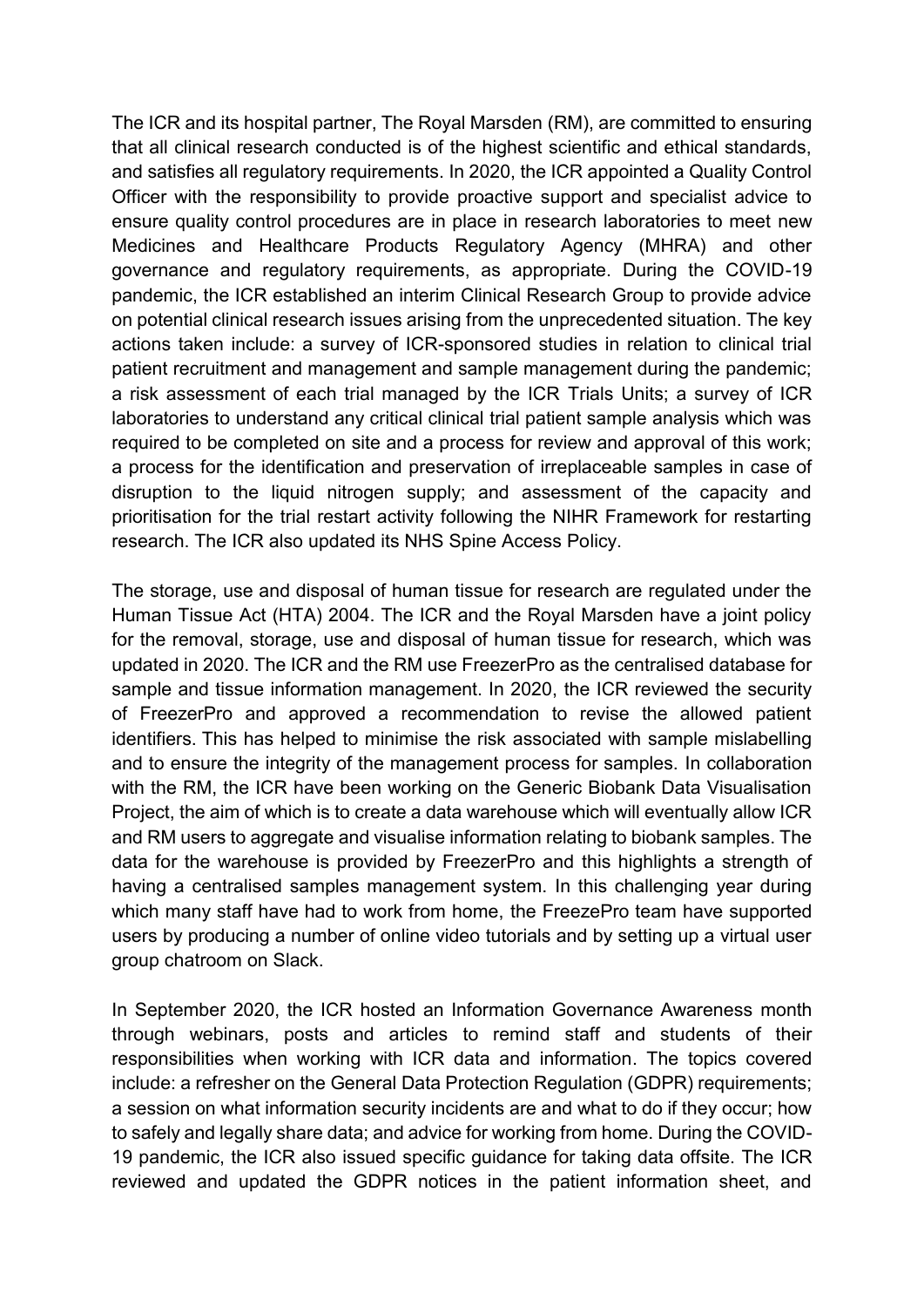developed an accountability and assurance mechanism that will be implemented in 2021 to assist with maintaining our GDPR compliance.

## *b. Research involving animals*

The ICR adheres to the Animals (Scientific Procedures) Act 1986 which regulates any experimental or other scientific procedure on protected animals that may cause pain, suffering, distress or lasting harm. In 2020, our Animal Welfare and Ethical Review Body (AWERB) produced a comprehensive annual report to the Executive Board and the Board of Trustees, summarising the work of the Committee performed over 2019- 20. The AWERB created, tested and adopted a pro-forma document to assist in AWERB's thorough and consistent consideration of new and amended Project Licences. In addition, a parallel session on "The Biological Services Unit and animal research at the ICR" was chaired by the Head of the Biological Services Unit at the annual ICR conference, which was held virtually in June 2020. The non-scientist employee member of the ICR AWERB gave a presentation about AWERB and its activities entitled "Animal welfare - reviewing the ethics of research projects", with a high attendance.

# Dealing with research misconduct

Any individual wishing to initiate a complaint about the integrity of research carried out at the ICR can do so by writing to the Named Person under the ICR's Misconduct in [Research](https://d1ijoxngr27nfi.cloudfront.net/docs/default-source/corporate-docs-accounts-and-annual-reports/annual-accounts/misconduct-in-research.pdf?sfvrsn=e6db5269_4) policy.

There were no formal investigations of research misconduct in 2020.

In 2020, the ICR undertook a review of its Misconduct in Research policy. The policy, based on the UK Research Integrity Office's (UKRIO) "Procedure for the Investigation of Misconduct in Research", describes the appropriate principles and mechanisms to ensure that investigations are transparent, robust and fair, carried out in a timely manner, and protected by appropriate confidentiality. Following the review the policy has been updated to 1) clarify that the scope of the procedure includes both staff and students; 2) make a better distinction between the screening stage and the formal investigation stage 3) formalise the inclusion of a lessons-learnt exercise following any formal investigations.

UKRIO has announced a review of its 2008 Procedure and, once the outcome is available, the ICR policy will be reviewed again to ensure our processes reflect sector best practice.

## Supporting a research environment that is underpinned by a culture of integrity and based on good governance, best practice, and support for researcher development

During the calendar year 2020, the ICR undertook the following activities and actions to continue to support and strengthen a positive research culture: